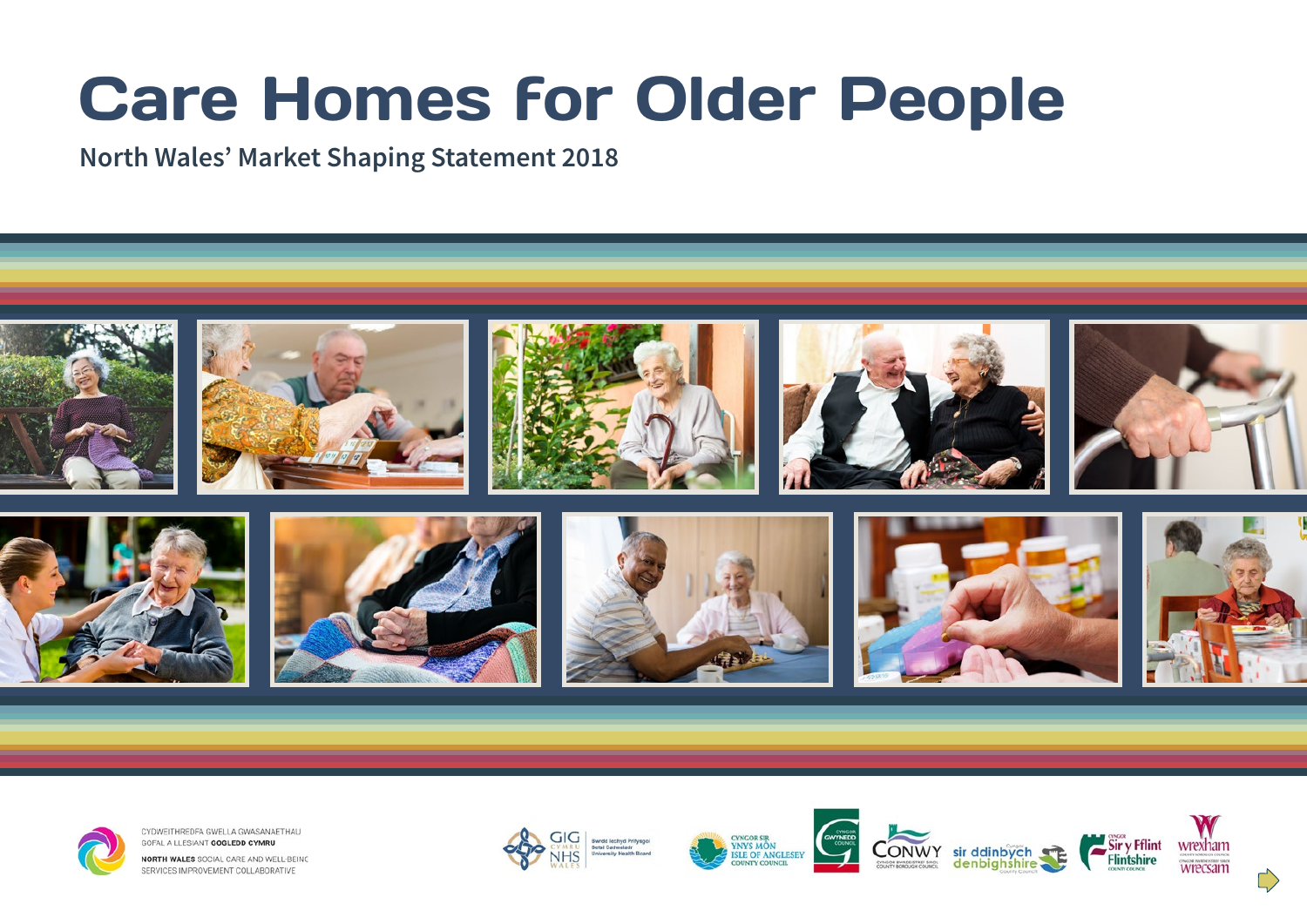# **What's Happening Now**

The North Wales Regional Partnership Board want to deliver real change to the health and social care system in our area. This will help us:

- **●** make sure services work well together and give older people care closer to home
- **●** manage the demand for care home placements we fund over the next 10-15 years at the same level that we have now.

**It's important that there are the right care homes with the right staff to support people in the right ways.**



**Care homes play an important role in supporting older people's health and well-being.**

### Our Mission

We aim to improve health and well-being for everyone across North Wales. We work with health and social services, businesses, organisations, charities, communities, carers and others.

#### We want:

- **●** services to step in early to support health and well-being
- **●** flexible support for carers
- ioined up services that put people's needs at the centre of everything they do
- **●** people and communities involved in planning and shaping local services
- **●** to help people to live independently for longer
- **●** high-quality community services.

#### **We involve people**

We talked to people and care home owners to find out what they needed and the challenges they face.

#### We wrote a **population assessment**. This collects information and statistics about an area. It lets everyone know what's going on and where things are heading.

#### As a result, we are:

- **●** supporting new ways of meeting people's needs closer to home
- **●** trying new ways to make the most of resources and funding.

**2**

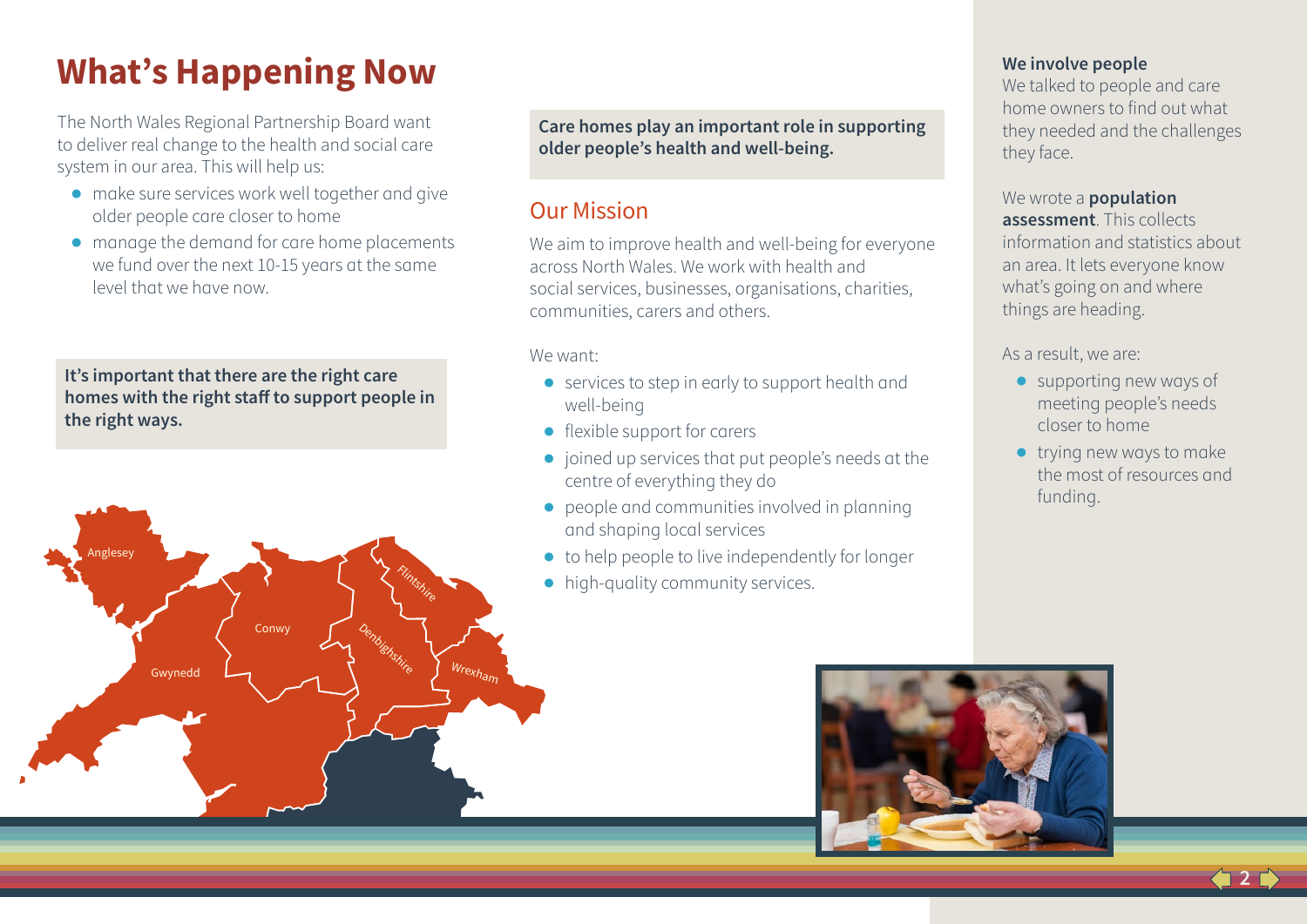#### **Living at home**

Most people want to live in their own homes for as long as possible.

We support a lot more people in their own home than in care homes. People mainly move into a care home when health needs get serious and they cannot remain living safely at home.

#### **Living in a care home**

Care homes can offer a great quality of life and be filled with friendship, love and laughter.

Our best care homes are empowering, enabling, flexible and welcoming. They can be communities in their own right and also part of the wider communities in which they are located.

All **care homes** provide accommodation, 24-hour support, meals and help with care needs.

Some care homes have **nursing staff** who help with health issues.

Some care homes focus on creating a safe and homely space for people with **dementia**.

Care homes are run by local authorities, businesses, charities or housing associations.

In 2016/17 local authorities and the Health Board in North Wales spent around **£93 million** on care home placements for approx 5,500 people aged 65 and over. This includes funded nursing care contribution only, for 1,400 people who funded their own personal care and accommodation.

Market shaping is about:

# **Our Aims for Care Homes**

We will work with care homes to:

- **●** work out the right price for care that's affordable while covering costs
- **●** support them to use the best ways of working
- **●** support smaller, local businesses to remain sustainable
- **●** check how many Welsh speaking staff there are in care homes
- **●** check how many people are getting care in the language they want
- **●** improve the healthcare given in care homes.



Outcome: future needs will be met by good services.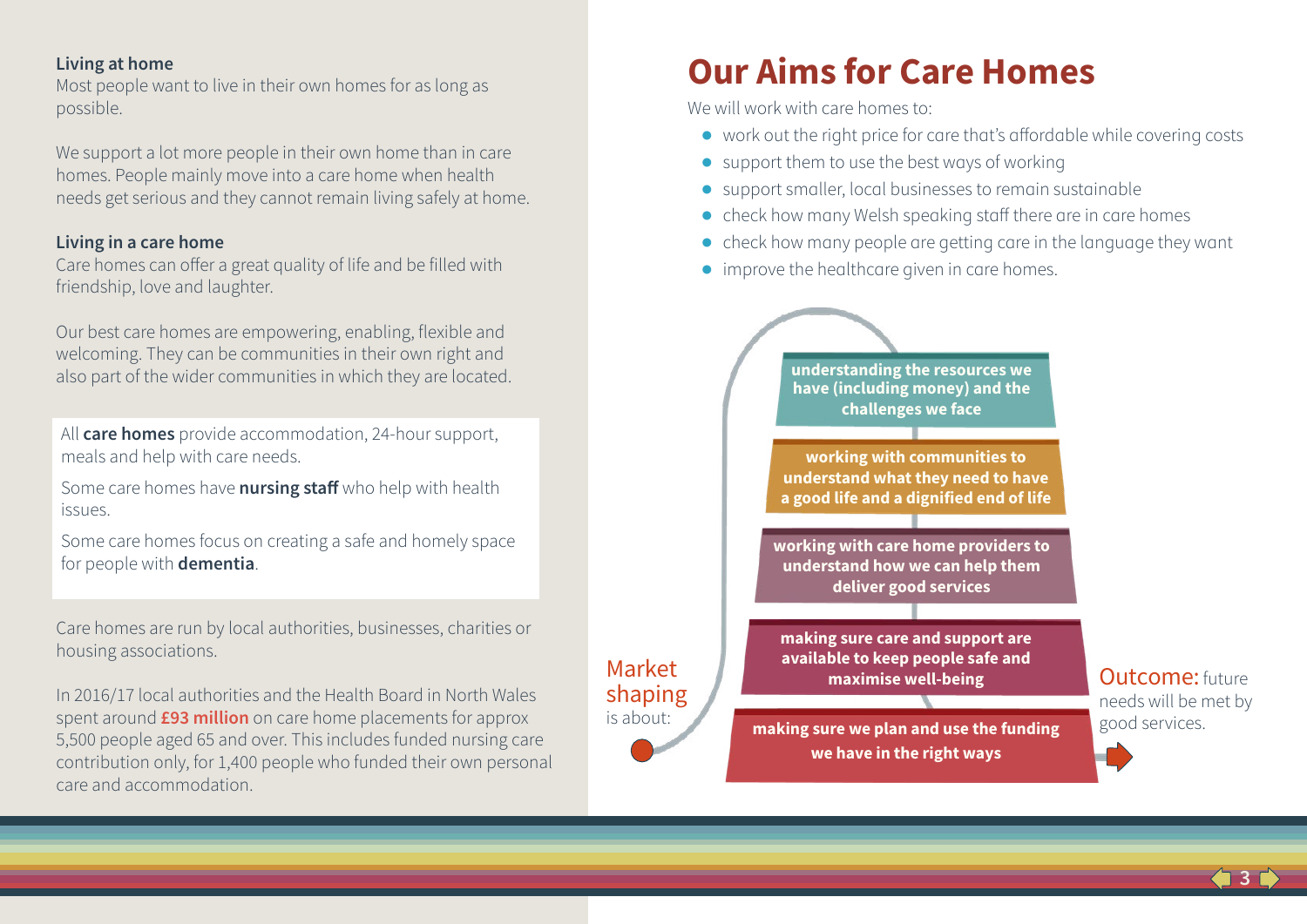# **What's Expected in the Future**

It's not easy to work out exactly what will happen in the future. But, we need to meet the demand for care, within our resources (including money, buildings and staff).

#### **Why market shaping is important**

People are living longer which is good. But, it means more people are needing care and support later in life. If we don't find new ways of giving people care closer to home, a lot more people may need care homes in the future, because there will be:

- **●** more people over 85 living alone and in poorer health
- **●** more people over 65 living with dementia.

**If we don't support people to stay at home for longer,** by 2030, we will probably need 7,619 long-term care home places. This means about 1200 more nursing and 400 more residential places supporting people with dementia.

The number of people living in care homes changes over time. This is affected by:

- **●** people's health and whether they live alone
- **●** having the right services available to support people in their own home
- **●** having enough staff with the right training (especially nurses)
- **●** the cost of providing care for each person (including how much people pay towards the cost of their care).

Support to stay living at home depends on lots of things:

- **●** having family, friends and neighbours who will help people at home
- **●** having enough trained health and care staff (we need a lot more staff because of time spent travelling between appointments)
- **●** having enough money to pay staff good wages and give them good training
- **●** having enough money to update people's homes, pay for equipment and technology.

**These reasons, mean we need to do things differently in the future and work with service providers, including care homes to make better plans.** 



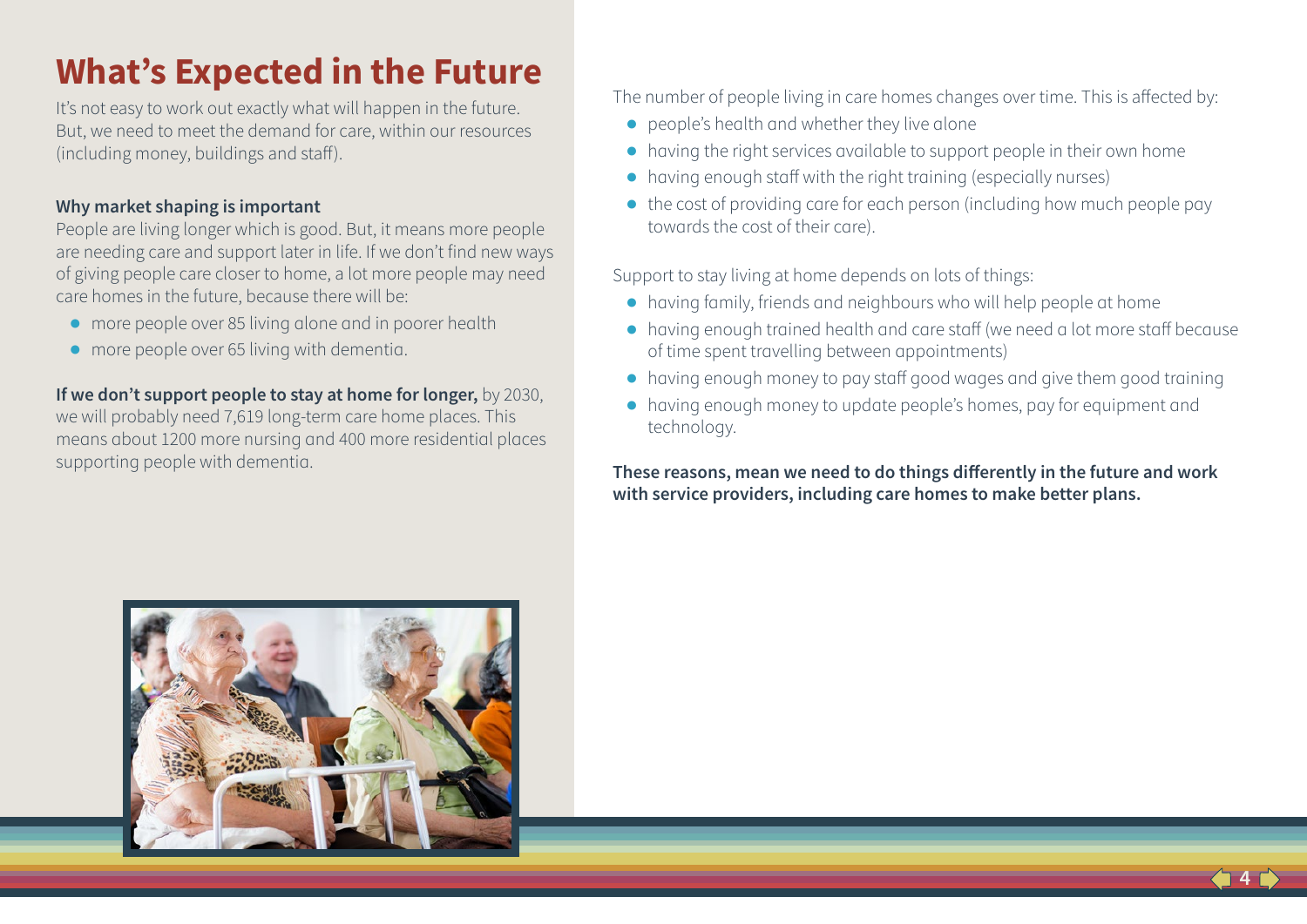# **Actions – what we want to focus on.**

# 1. Understanding needs

To influence future provision, it's important to understand what we have, what works and where we need to improve.

#### **What we know**

North Wales has around **200** care homes – providing over **6,000** places. Of these:

- **● 70** are nursing homes
- **● 24** are local authority homes.

In May 2016, when we surveyed, there were **430** places not being used. This includes:

- **●** shared rooms where empty beds are not or cannot be used
- **●** rooms that are unavailable due to building work or refurbishment
- **●** rooms reserved for people on waiting lists
- **●** rooms reserved for people waiting to leave hospital.

Having unused places can make it difficult for care homes to stay in business.

Some care homes have told us that they have to charge higher fees to people who pay for themselves ('self-funders') to stay in business.

#### We will:

**Actions**

- **●** work with owners to better understand their business risks
- **●** help care homes understand new laws and policies, including the **Regulation & Inspection of Social Care (Wales) Act**.

# 2. Working together and involving people

We talked to people and care homes to find out what they needed and the challenges they face.

#### **What we know**

**Actions**

We asked people from North Wales what their concerns were for life in their older years. They said:

- **●** keeping their independence
- **●** having social and leisure activities
- **being isolated or lonely**
- **●** being able to choose services, particularly in rural areas
- **●** getting quality care
- **●** being cared for by people who speak their language.

We asked care home management and staff what would help them. Their main points were:

- **●** help to make the most use of land for things like extensions
- **●** stop big organisations taking over care homes and putting smaller care homes out-of-business
- **●** local authorities to look at the full costs of care to see who offers best value
- **●** help with finding and training the right staff.

We will help care homes build the staff teams they need, including:

- **●** support with training for managers and staff
- **●** support with continuing professional development of qualified nurses
- **●** working on a fee framework so they can offer well-paid jobs and career development opportunities
- making sure they're ready for future demands.

**5**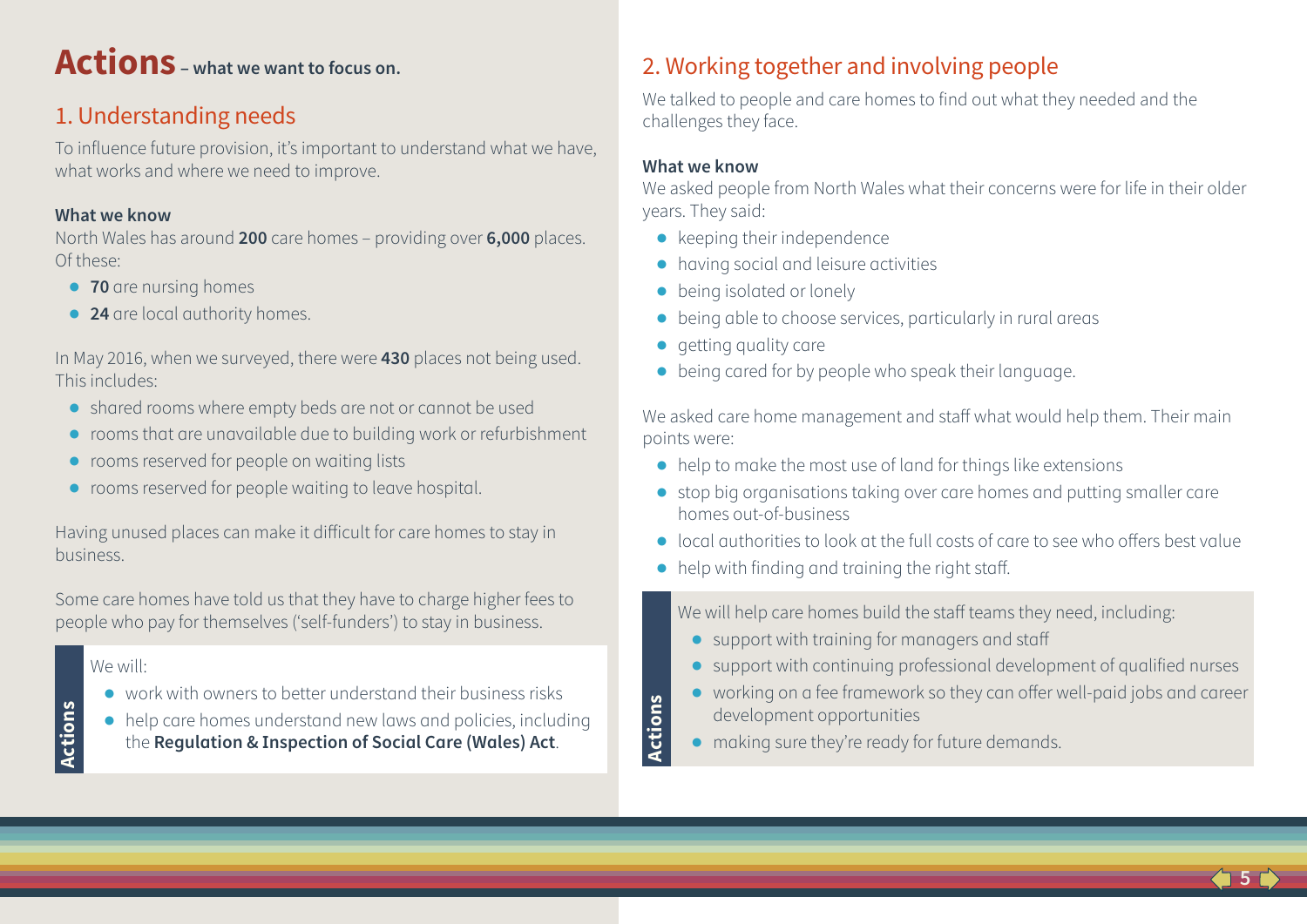### 3. Ensuring we have enough high quality care home provision to meet needs now and in the future

#### **What we know**

The number of people aged 65 and over living in North Wales is increasing. This puts more demand on services.

The number of working age people is going down. We don't have enough people working in care.

And, in Wales in 2016:

- **●** 3% of the total social care workforce were registered nurses (registered nurses account for 12% of the care home workforce)
- **●** 7% of all care job vacancies were for registered nurses.

Shortages of nursing staff in the NHS also makes it harder for care homes to employ and keep staff.

#### We will:

**Actions**

**●** keep supporting care homes through our **workforce development programme**.

# 4. Delivering good quality and safe services

Care homes must be safe. They also need the right leadership, staff, policies and practices and funding.

#### **What we know**

There are lots of excellent cares homes in North Wales, supporting people's needs.

Some need to improve in areas like:

- **●** developing managers
- **●** ensuring effective leadership (especially in meeting health needs)
- **●** finding and keeping the right staff (including good managers and nurses)
- **●** staff training

**Actions**

**●** keeping up building maintenance and refurbishment (keeping people safe and well)

**6**

- **●** having good information about the services they provide
- **●** having good policies and procedures to help staff.

We will work with care homes to:

- **●** develop frameworks for good quality, safe services
- **●** understand their costs
- **●** check the quality of services we pay for
- **●** make improvements where they are needed.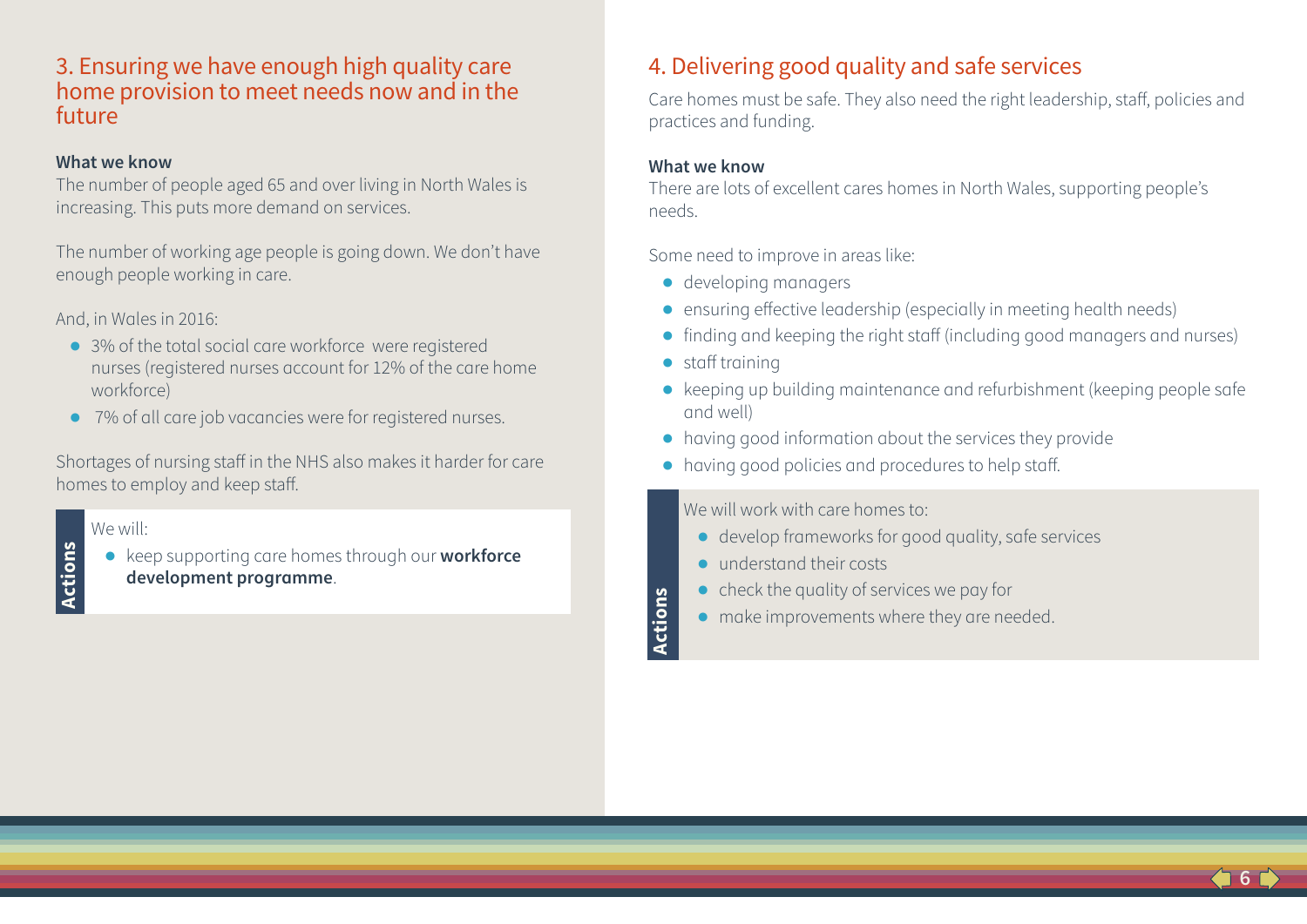# **How we will Support Development**

We will invest in developments in North Wales.

This includes:

- **●** support for older people in their own homes
- **●** community services that improve well-being
- **●** services that help people improve their well-being after they have health issues
- **●** services that delay older people needing managed care and support
- **●** making sure the right care home places are in the right areas
- **●** supporting the workforce.

#### **However, care homes could help by providing different services.**

### What we need from care homes

#### **Care homes could provide more services**

Care homes could help by providing services aimed at supporting older people who want to remain living at home. Services like:

- **●** providing activities in the care home that people living nearby could join-in with
- **●** giving people opportunities to use an assisted bath
- **●** providing cooked meals to people who live nearby (either as 'meals on wheels' or 'dining clubs').

This may improve well-being through enabling people to develop social relationships and engage in their community; reducing feelings of loneliness and isolation.

#### **They could also offer care for a short time.**

This can really help when people need a bit of extra support, particularly overnight:

- **●** because they have been in hospital (**'step down'**)
- **●** because they have been unwell, but do not need to be in hospital (**'step up'**)
- **●** because their family / carers are away from home (**'short break'**).

#### **Care homes could provide different services**

Care homes could help by providing services which specialise in supporting residents:

- **●** with dementia, including people with challenging behaviour
- **●** with significant health needs, making sure they access community health services
- **●** who are at the end of their lives.